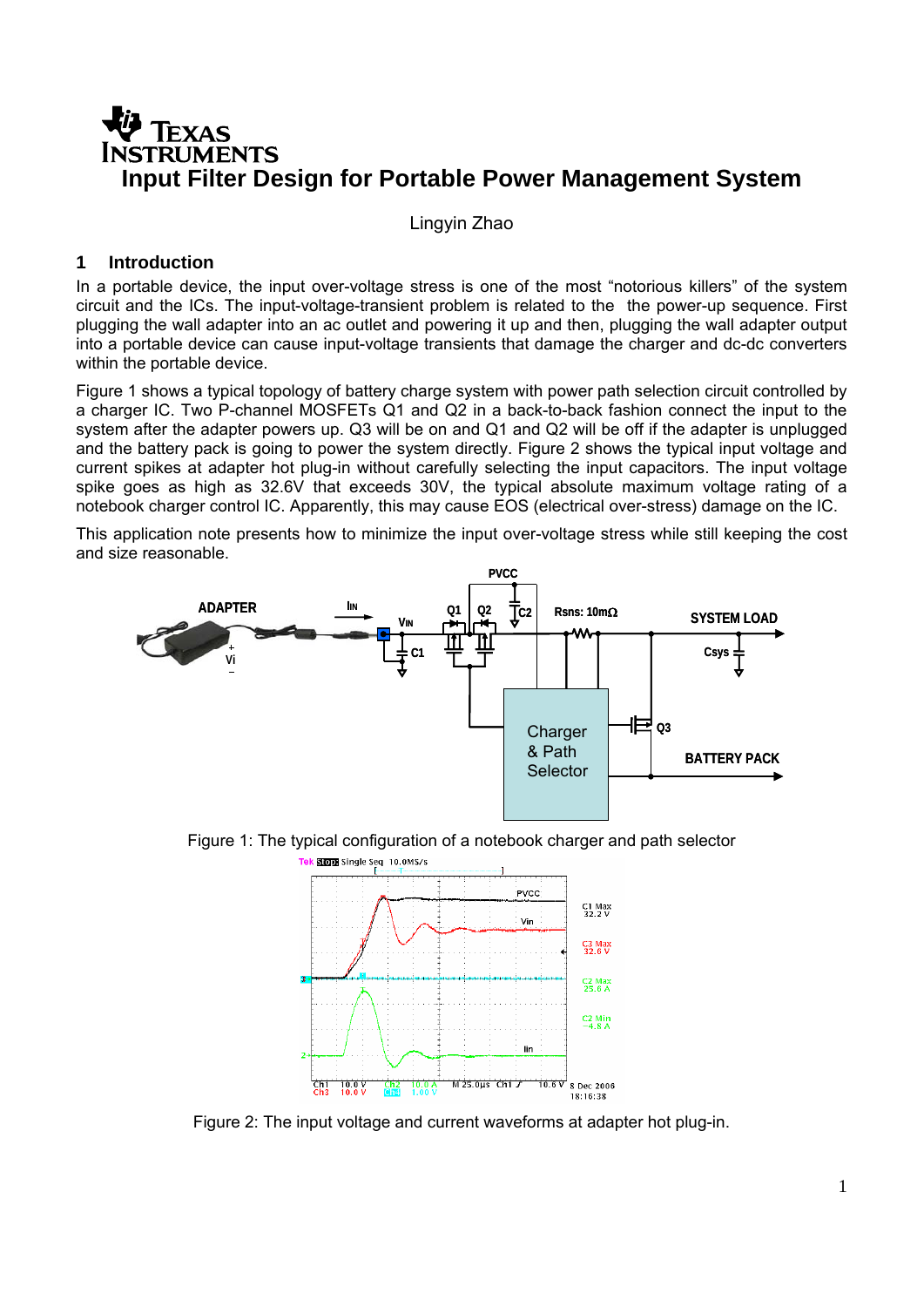

#### **2 Input Voltage Spike Calculation at Adapter Hot plug-in**

Referring to Figure 1, the worst case of adapter insertion is the DC side insertion without battery. During the adapter plug-in, both Q1 and Q2 remain off. Only the body diode of Q1 may conduct. The equivalent circuit is shown in Figure 3.  $V_i$  is the adapter regulated voltage.  $R_i$  and  $L_i$  represent the stray resistance and inductance along the adapter cable and PCB interconnections.  $R<sub>C1</sub>$  and  $R<sub>C2</sub>$  represent the ESR (equivalent series resistance) of  $C_1$  and  $C_2$ , respectively.



Figure 3: Equivalent circuit during adapter insertion.

When the input current  $I_{IN}$  is positive, the body diode of Q1 conducts, the equivalent circuit is shown in Figure 4(a). When the input current  $I_{IN}$  is negative, the body diode of Q1 turns off, the equivalent circuit is shown in Figure 4(b).



Figure 4: Equivalent circuit during adapter insertion

In terms of system protection, the major concern is the maximum voltage spike. As demonstrated in Figure 2, the peak voltage of the ringing in this resonant circuit is determined in the first cycle before  $I_{IN}$ drops to zero. Based on Figure 4(a), a simplified equivalent circuit, as shown in Figure 5, can be used to calculate the peak ringing voltage.



Figure 5: Simplified equivalent circuit during adapter insertion

In Figure 5,

$$
R_{C} = \text{Re}\left[ \left( R_{C1} - j \frac{1}{\omega C_1} \right) / \left( R_{C2} - j \frac{1}{\omega C_2} \right) \right]
$$
 (1)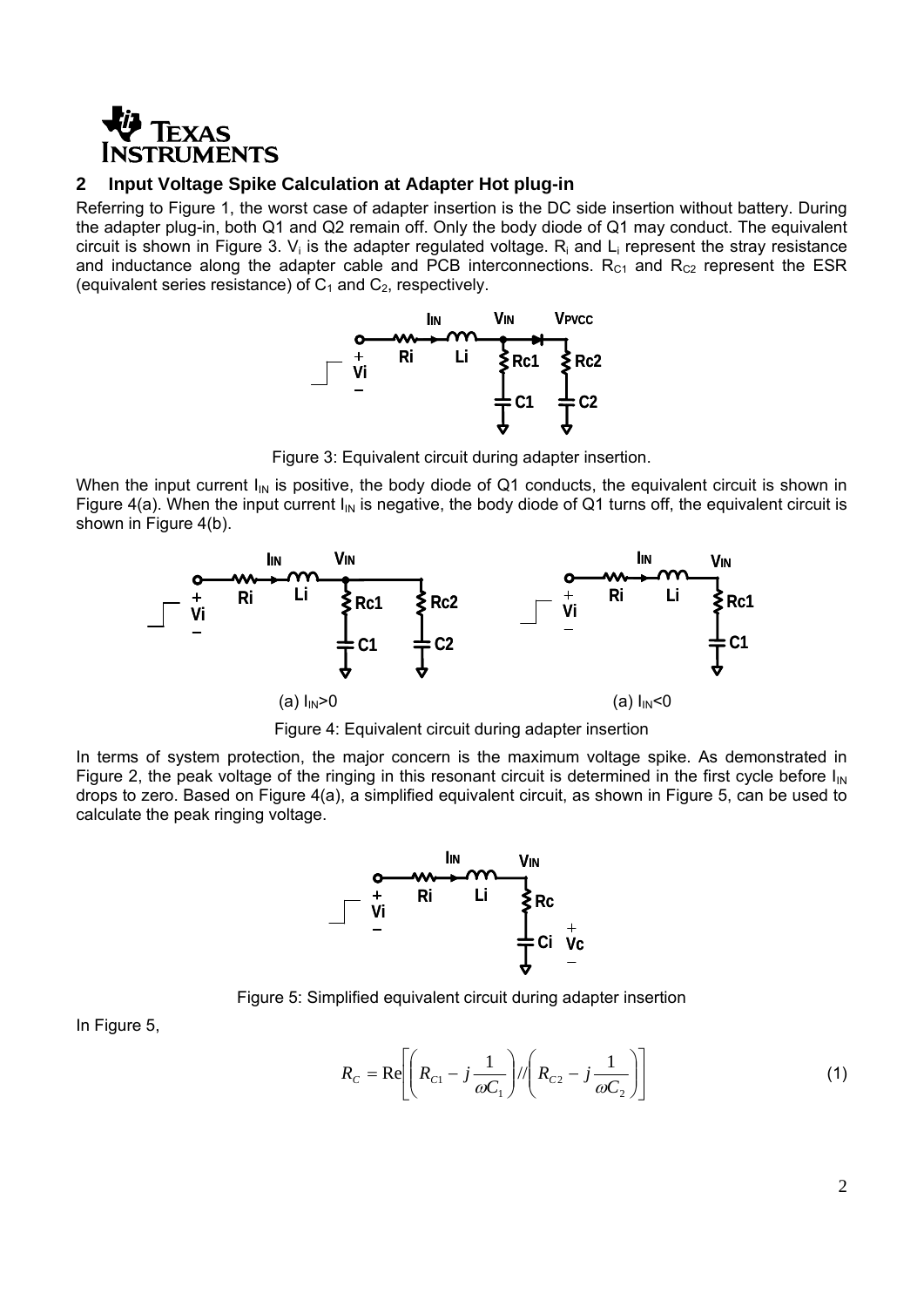

$$
C_i = \frac{-1}{\omega \cdot \text{Im}\left[\left(R_{c1} - j\frac{1}{\omega C_1}\right) / \left(R_{c2} - j\frac{1}{\omega C_2}\right)\right]}
$$
(2)

It can be obtained that:

$$
I_{I}(t) = \frac{V_i}{Z_0} e^{-\frac{R_t}{2L_i}t} \sin \omega t
$$
 (3)

$$
V_C(t) = V_i + \frac{V_i}{Z_0} e^{-\frac{R_i}{2L_i}t} \left( -\frac{R_i}{2} \sin \omega t - L_i \cdot \omega \cdot \cos \omega t \right)
$$
 (4)

The voltage on the input capacitor(s) is given by:

$$
V_{IN}(t) = I_{IN}(t) \cdot R_C + V_C(t) = V_i + \frac{V_i}{Z_0} e^{-\frac{R_i}{2L_i}t} \left[ \left( R_C - \frac{R_i}{2} \right) \sin \omega t - L_i \cdot \omega \cdot \cos \omega t \right]
$$
(5)

in which,

$$
R_t = R_i + R_C \tag{6}
$$

$$
Z_0 = \sqrt{\frac{L_i}{C_i}}\tag{7}
$$

$$
\omega = \sqrt{\frac{1}{L_i C_i} - \left(\frac{R_i}{2L_i}\right)^2}
$$
\n(8)

Applying a voltage step to the input capacitors through a long cable causes a large current surge that stores energy in the power-lead inductances. The transfer of this energy to the capacitor produces a voltage spike whose amplitude can be up to twice that of the original voltage step.

Figure 6 (a) demonstrates the input voltage response with various  $C_i$ . A higher  $C_i$  reduces the quality factor therefore helps damping the voltage spike. Figure 6 (b) demonstrates the effect of the input stray inductance  $L_i$  upon the input voltage spike. A higher  $L_i$  stores more parasitic energy that results in more significant ringing. Figure 6 (c) shows a higher capacitor ESR helps suppress the input voltage spike. The effect of the series input resistance  $R_i$  is illustrated in Figure 6(d).

According to the parametric study in Figure 6, minimizing Li, increasing Ci, Rc and Ri will help suppress the input voltage spike. However, the input stray inductance  $L_i$  and the resistance  $R_i$  are generally associated with the adapter cable, connectors and PCB layout, thus out of designer's control or hard to optimize. On the other hand, it is undesirable to add extra series resistance on the input power path since it will lower the efficiency. Therefore, the only two parameters for the designers to play with are  $C_i$ and  $R<sub>c</sub>$ . This can be achieved by right capacitor selection and circuit design.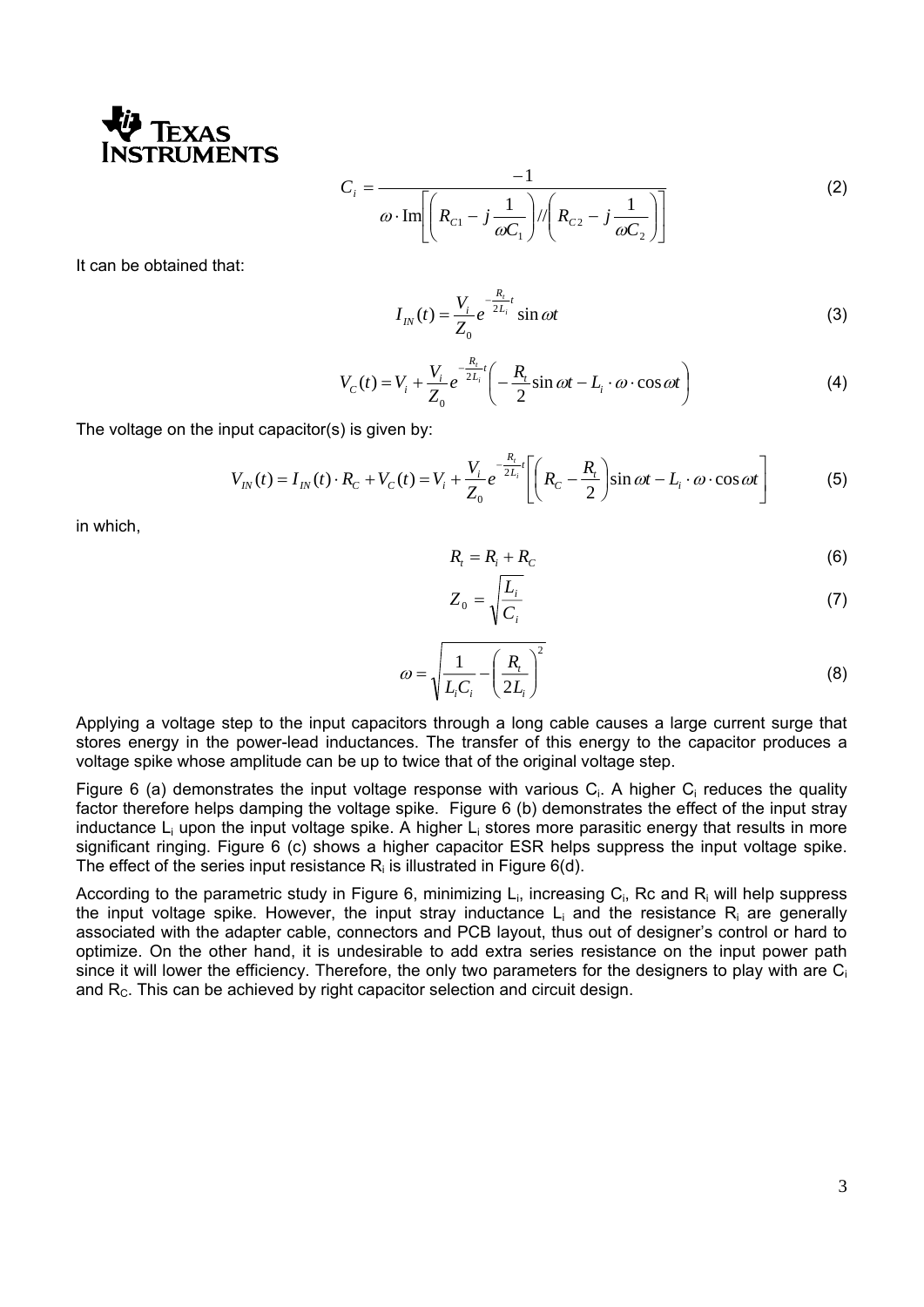

Figure 6: Parametric study of the input voltage

## **3 Introduction of Capacitors**

In portable electronic systems, ceramic, Tantalum and electrolytic capacitors are the most popular ones among the various capacitor candidates. Ceramic capacitors offer the advantages of small size, low ESR, high reliability and high rms-current capability. Aluminum capacitors normally have higher capacity, larger size and higher ESR. Tantalum capacitors own small size and high volumetric efficiency, and it has a higher reliability versus that of Aluminum capacitors.

## *3.1 Temperature dependence of capacitance*

The capacitance of an electrolytic capacitor is not a constant quantity that retains its value under all operating conditions. The temperature has a considerable effect on the capacitance. With decreasing temperature, the viscosity of the electrolyte increases, thus reducing its conductivity. The resulting typical behavior is shown in Figure 7(a). The typical variation of a 25V capacitance is ±20%. The capacitance of a tantalum capacitor varies with temperature too, as shown in Figure 7(b). This variation itself is dependent to a small extent on the rated voltage and capacitor size, normally ±10%.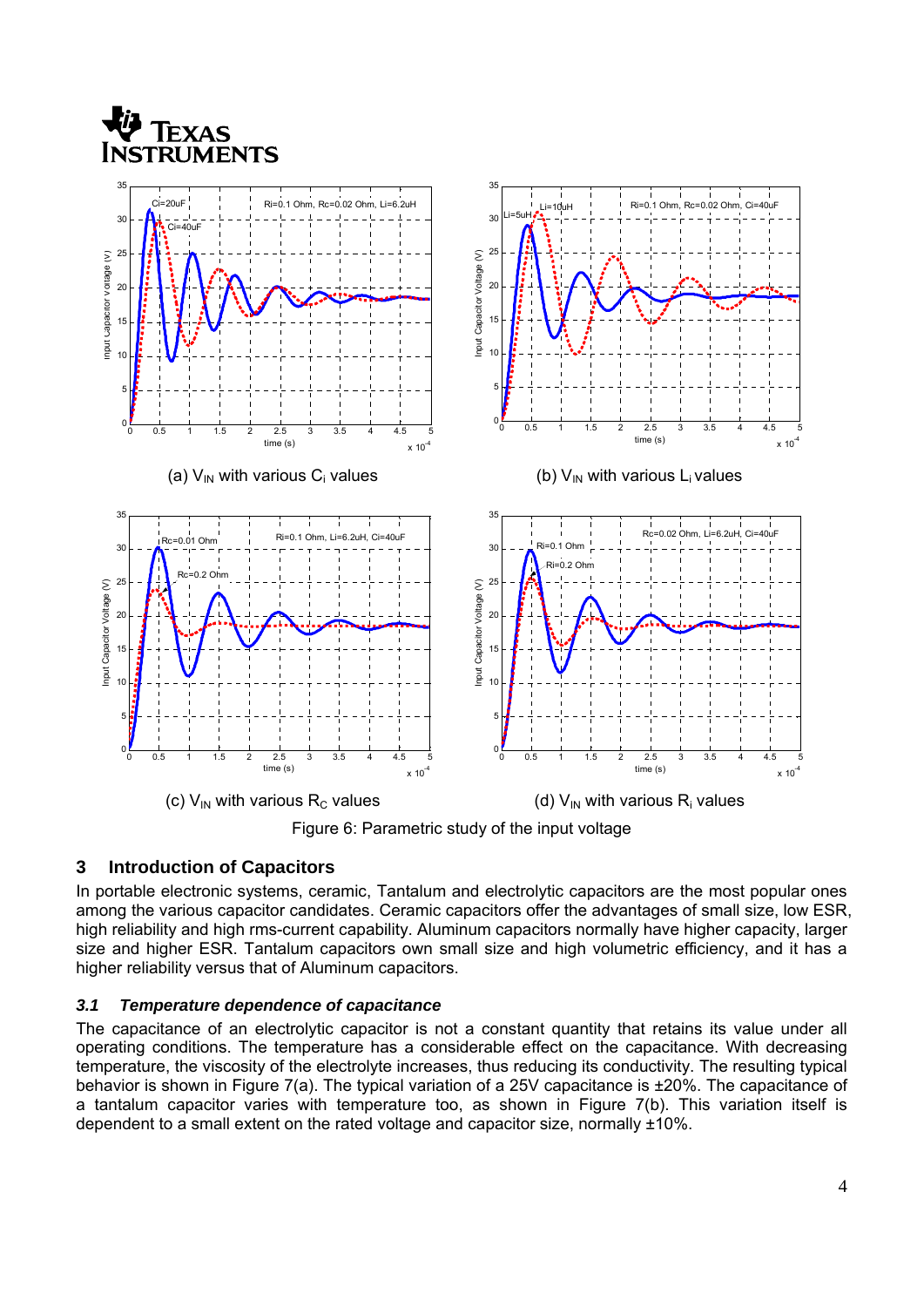

Figure 7: Temperature dependence of capacitance

The C0G and NP0 has an extremely stable capacitance with temperature, but the capacitance available is centered in the pF range. Adding a few chemical enhancers to increase the permittivity K to the 3000 range, gets the moderately stable dielectrics of X7R (±15% change over temperature range of -55°C to +125°C) and X5R types (±15% change over temperature range of -55°C to +85°C). The increased dielectric constant allows much higher capacitance per chip size, with a small sacrifice for temperature stability and some additional losses. Peaking the capacitance response at near normal room-ambient temperatures would be the Y5V and Z5U type of dielectric. The K achievable with this dielectric ranges from 6000 to above 10000 with some additional losses created. The relative capacitances of various dielectrics with temperature effects are compared in Figure 8.



Figure 8: The relative capacitances of various dielectrics with temperature effects

## *3.2 ESR*

ESR (equivalent series resistance) is dependent on the dissipation factor (DF) of the insulation material, as well as the resistance of the leads, plate material and plate terminations. The dielectric adds a resistance that appears to be proportional to the magnitude of the dielectric constant. The ESR value depends on frequency and capacitance by the following equation:

$$
ESR = DF/(C \cdot \omega) \tag{9}
$$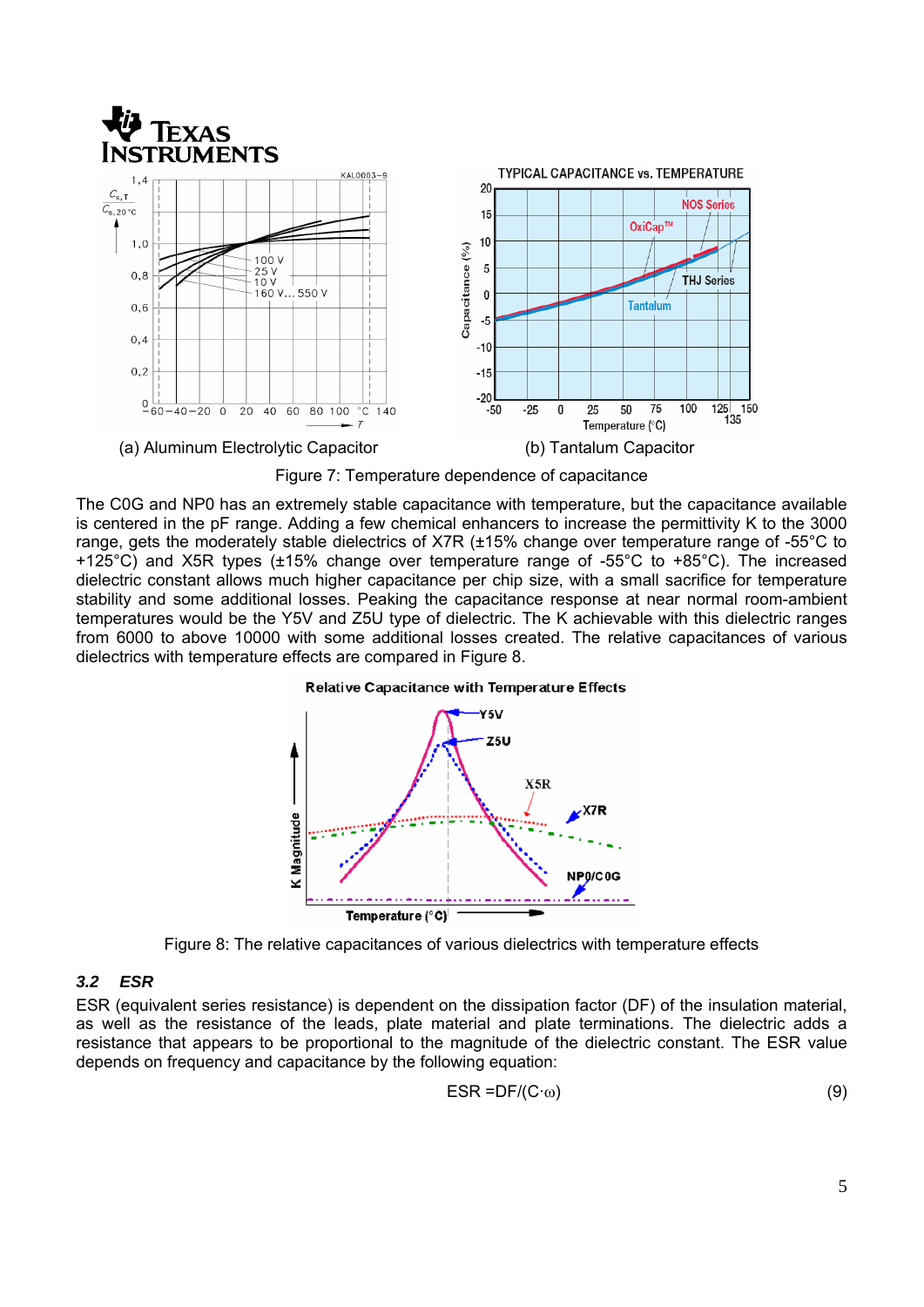

The dissipation factor DF is a ratio of the losses to the capacitive nature of the device. The C0G has extremely low DF, typically in the range of 0.10%. With the X7R and X5R dielectrics, the DF moves up to 2.5%, and with the Y5V, the DF moves to nearly 5%. The DF of a typical Aluminum electrolytic capacitor is a function of temperature and frequency, normally 2%-50% at room temperature wile that of a Tantalum capacitor can be up to 250%.

Figure 9 shows a comparison of ESR for ceramic, tantalum, and aluminum capacitors with a nominal value of 47µF.



Figure 9: Comparison of the ESR of tantalum, aluminum and ceramic 47µF capacitors

Figure 10 shows a comparison of impedance for different types of capacitors with a nominal value of 10µF. The ESR of each capacitor can be roughly estimated from the minimum value of the curve.



Figure 10: Impedance vs Frequency characteristics of various 10µF capacitors

## **4 Input Filter Design and Capacitor Selection**

## *4.1 Criteria*

An "outstanding" input filter design is based on the following criteria:

- 1) Safety
- 2) Reliability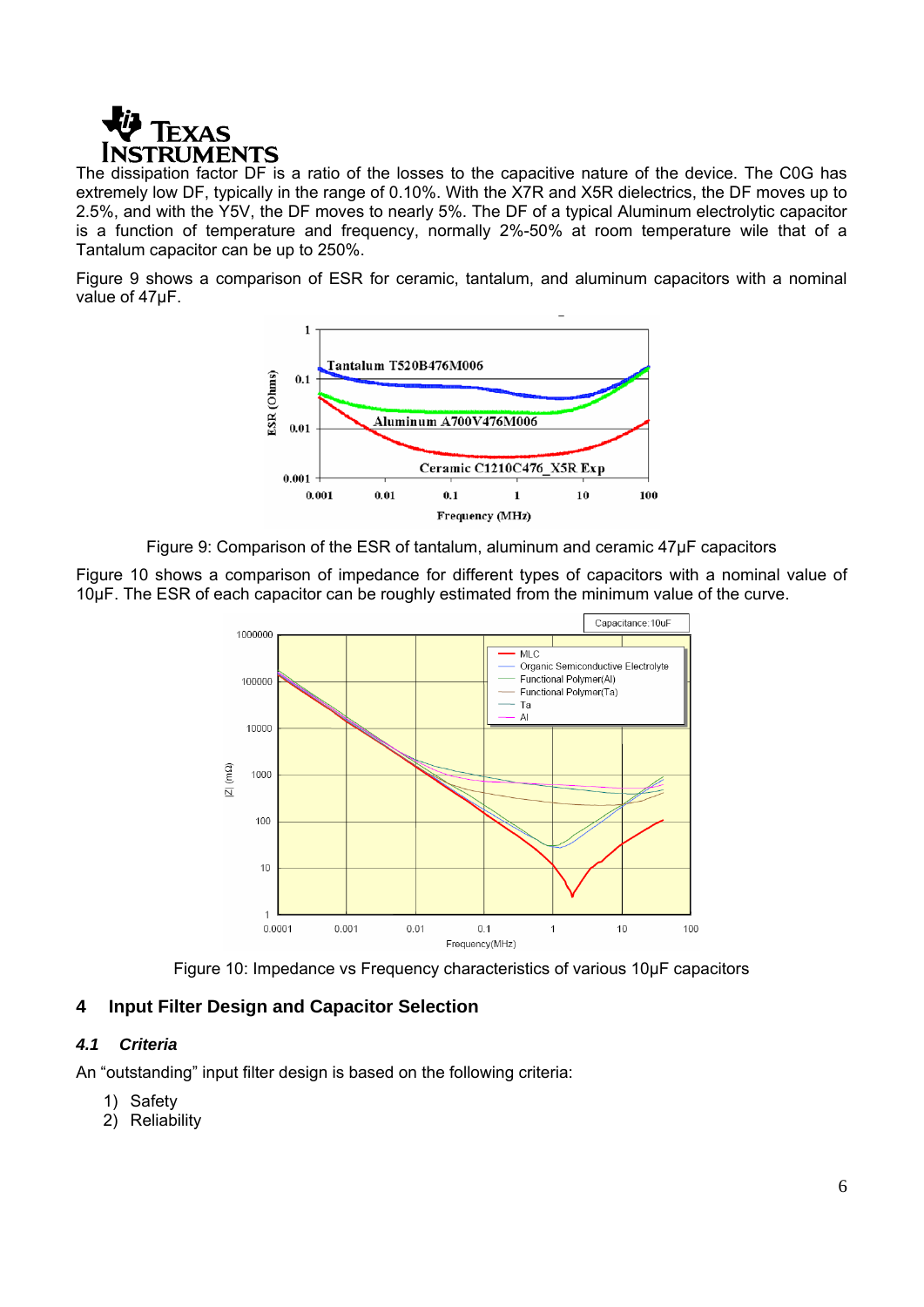

3) Cost

4) Size

5) Performance

Safety is basically to avoid over-voltage and thermal issues. And these criteria are sometimes related with each other. For example, minimizing the input overshoot voltage makes it possible to use lower rating components, such as 25V capacitors instead of 30V or 35V capacitors, resulting in a lower cost and size.

## *4.2 Test conditions*

Adapter: Compaq PPP012L 18.5V 4.9A Capacitors:

μF(1206,X5R) ceramic capacitor: C3216X5R1E106K (TDK, 10μF, 25V, ±10%, 1206) μF(1812, X5S) ceramic capacitor: UMK432C106MM-T (Taiyo Yuden, 10μF, 50V, X5S, ±20%, 1812) μF(1210, Y5V) ceramic capacitor: ECJ-4YF1H106Z (Panasonic, 50V, Y5V, F, 20%/+80%, 1210) 4.7μF(1206, X7R) ceramic capacitor: C3216X7R1E475M (TDK, 4.7μF, 25V, X7R, ±20%, 1206) μF dry electrolytic capacitor: UUD1E220MCR1GS (Nichicon, 22μF, 25V, ±20%) μF Tantalum capacitor: TAJD226M025R (AVX, 22μF, 25V, ±20%)

Test Board: HPA207 (bq2475x EVM, Texas Instruments), Temperature: 22°C

## *4.3 How to Reduce the Input Overshoot Voltage*

In order to provide good decoupling for the IC power input, at least one low ESR, low ESL capacitor is needed to be placed very close to the PVCC pin of the IC. This decoupling capacitor(s) is normally ceramic, with its capacitance 1µF-10µF.

This capacitance is normally not adequate to suppress the input voltage spike. Therefore, more capacitors are needed to be put in parallel, either as  $C_1$  or as part of  $C_2$ . However, the total ESR of n capacitors in parallel will drop to 1/n of the ESR of a single capacitor. The total damping effect will be compromised by the fact that  $R_i$  becomes n times lower. Figure 11 shows the measurement results of  $V_{IN}$ and  $I_{\text{IN}}$  with various number of 10<sub>μ</sub>F (1206, X5R) ceramic capacitors in parallel. With only two in parallel, the  $V_{IN}$  peak voltage is 32.6V. It drops to 29.0V, by about 11%, with four in parallel. And it only drops by 18.4% with eight in parallel. Additionally, the peak voltage is still above 25V with even eight 10µF capacitors. Basically, this approach is not very promising both performance-wisely and cost-wisely.

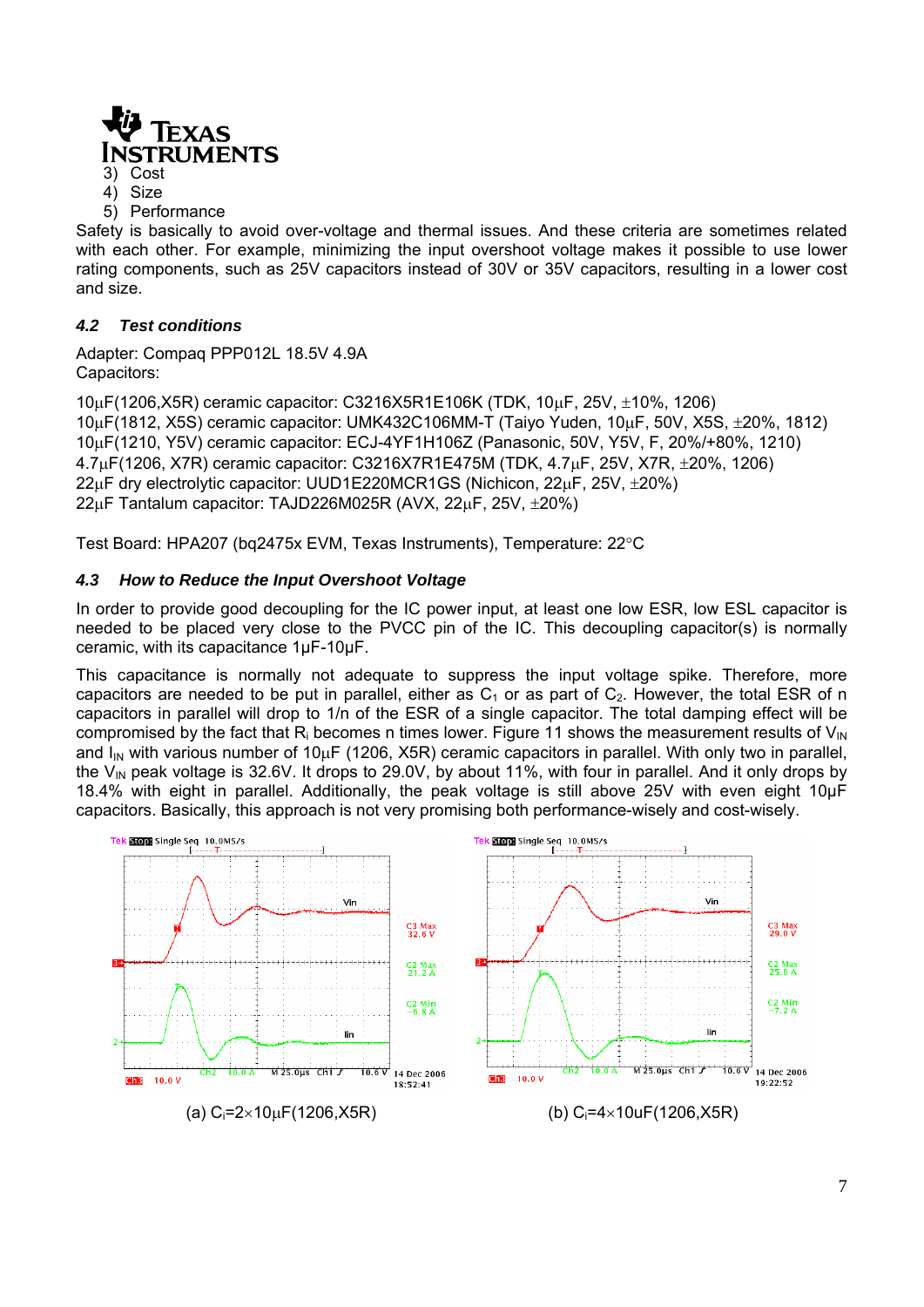

Figure 11: Effect of applying more ceramic capacitors

Using high ESR ceramic capacitors is one of the solutions. Figure 12(b) shows the test waveform with 4×10uF(1812,X5S) high ESR ceramic capacitors. The peak voltage is much lower than that in Figure 12(a) with the same capacitance low ESR ceramic capacitors. However, 1812 ceramic capacitors are normally much more expensive than 1210 or 1206 capacitors with same capacitance.



Figure 12: Effect of ceramic capacitor ESR

Figure 13 compares the behavior of X5R capacitor and Y5V capacitor during the hot plug-in period. Due to the significant capacitance drop of Y5V material over temperature as demonstrated in Figure 8, the characteristic impedance of the resonant circuit increases and induces a higher voltage spike. Therefore, Y5V capacitors are not recommended in the input filter application.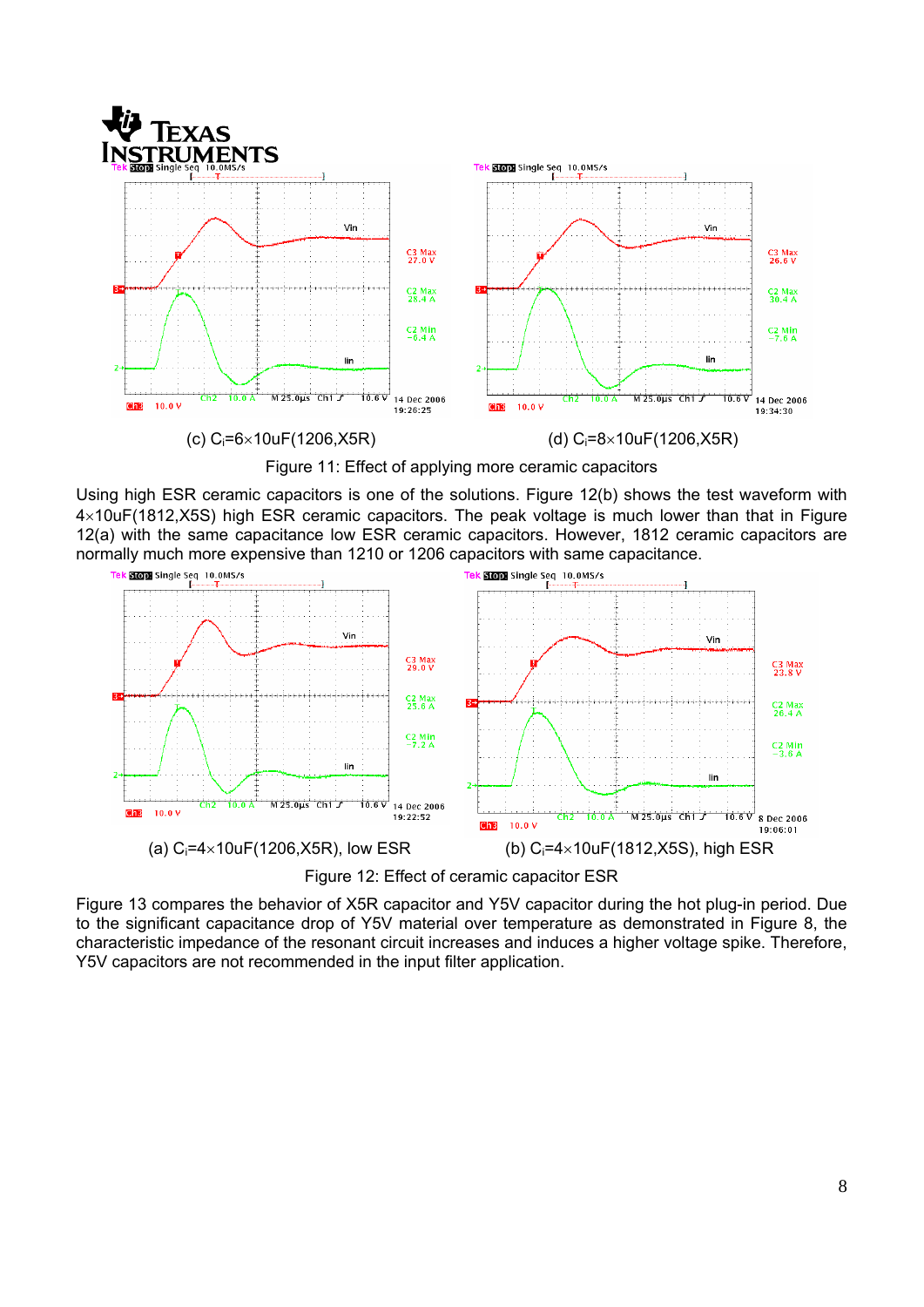



Another approach is to apply high ESR capacitors  $C_1$  in parallel with the low ESR  $C_2$ . Figure 14 compares the total effective ESR of three cases:

1)  $C_1 + C_2 = n \times 10 \mu$ F capacitors with the same 10m $\Omega$  ESR in parallel;

2) C<sub>1</sub>= 20μF (ESR=100 mΩ) capacitor in parallel with C<sub>2</sub>=(n-2)×10μF (ESR=10mΩ) capacitors (The total capacitance remains the same as that of case 1);

3) C<sub>1</sub>= 20<sub>μ</sub>F (ESR=200 mΩ) capacitor in parallel with C<sub>2</sub>=(n-2)×10<sub>μ</sub>F (ESR=10mΩ) capacitors (The total capacitance remains the same as that of case 1);



Figure 14: Total effective ESR with different capacitors in parallel

According to Figure 14, to achieve the same capacitance and a higher total ESR, one should apply a high ESR capacitor as  $C_1$  and minimize the number of low ESR capacitors ( $C_2$ ). Double the ESR of  $C_1$ may double the total effective ESR.

Assuming  $C_1$  and  $C_2$  have fixed ESR, Figure 15 depicts the effect of C1 and C2 capacitances on R<sub>C</sub>. The bigger the difference between  $C_1$  and  $C_2$ , the higher the R<sub>C</sub>.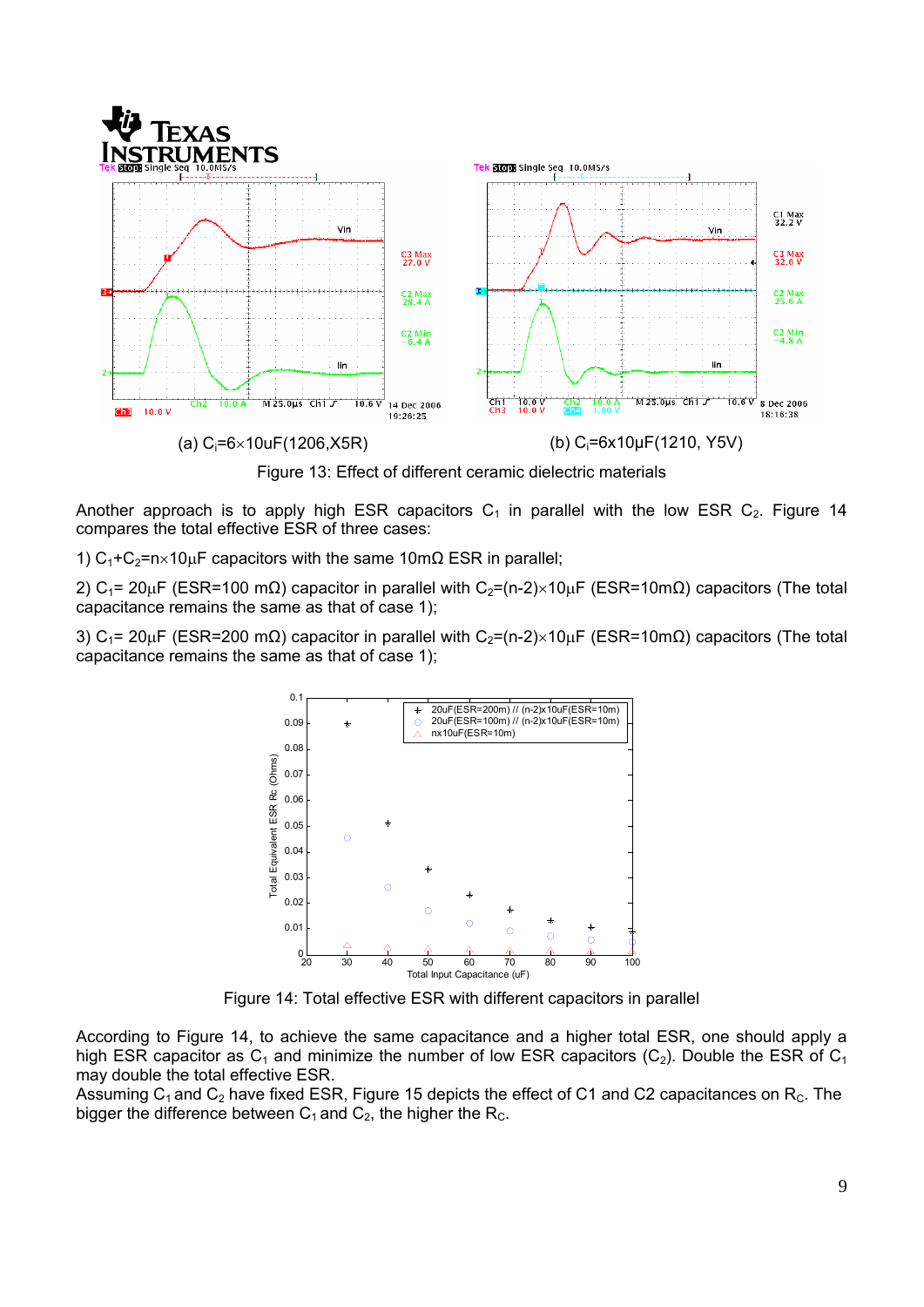



Figure 15: Total effective ESR vs  $C_2$ 

## *4.4 Recommended Input Filter Design*

Combining the conclusions above, we come up with the following input filter design tips:

- $\bullet$  C<sub>1</sub>: high capacitance (>20μF), high ESR (>300m $\Omega$ );
- $\bullet$  C<sub>2</sub>: low capacitance (1<sub>μ</sub>F-4.7<sub>μ</sub>F), low ESR ceramic, single capacitor

For notebook computer input filter applications, the two topologies in Figure 16 are recommended. In topology #1, high ESR capacitors such as Aluminum or Tantalum capacitors are selected as  $C_1$  with its value from  $22\mu$ F to  $47\mu$ F. C<sub>2</sub> should be a small ceramic capacitor with the capacitance  $1 \sim 4.7\mu$ F. Portable applications normally require the system to be able to stand negative input voltage. Due to the polarity of Aluminum and Tantalum capacitors,  $C_1$  then has to be put after Q1 to avoid the reverse voltage. The major difference between topology #1 and #2 is that topology #2 applies an external resistor  $R_{ext}$  in series with some ceramic capacitors to achieve a high ESR. Depending on the design, topology #1 could be more cost-effective than #2 while the sizes are still comparable. Sometimes, ceramic capacitors are preferred in a portable electronic system due to their high reliability. In that case, topology #2 is a promising option and designer has the freedom to control the voltage spike magnitude by changing the resistance of R<sub>ext</sub>.



Figure 16: Recommended topologies and component selection

Based on these two topologies, three reference designs have been developed, as shown in Figure 17(a), (c) and (e). These reference designs have been verified with hot plug-in tests and the measurement results are shown in Figure 17(b), (d) and (f). After using Tantalum or Aluminum capacitor at the input or